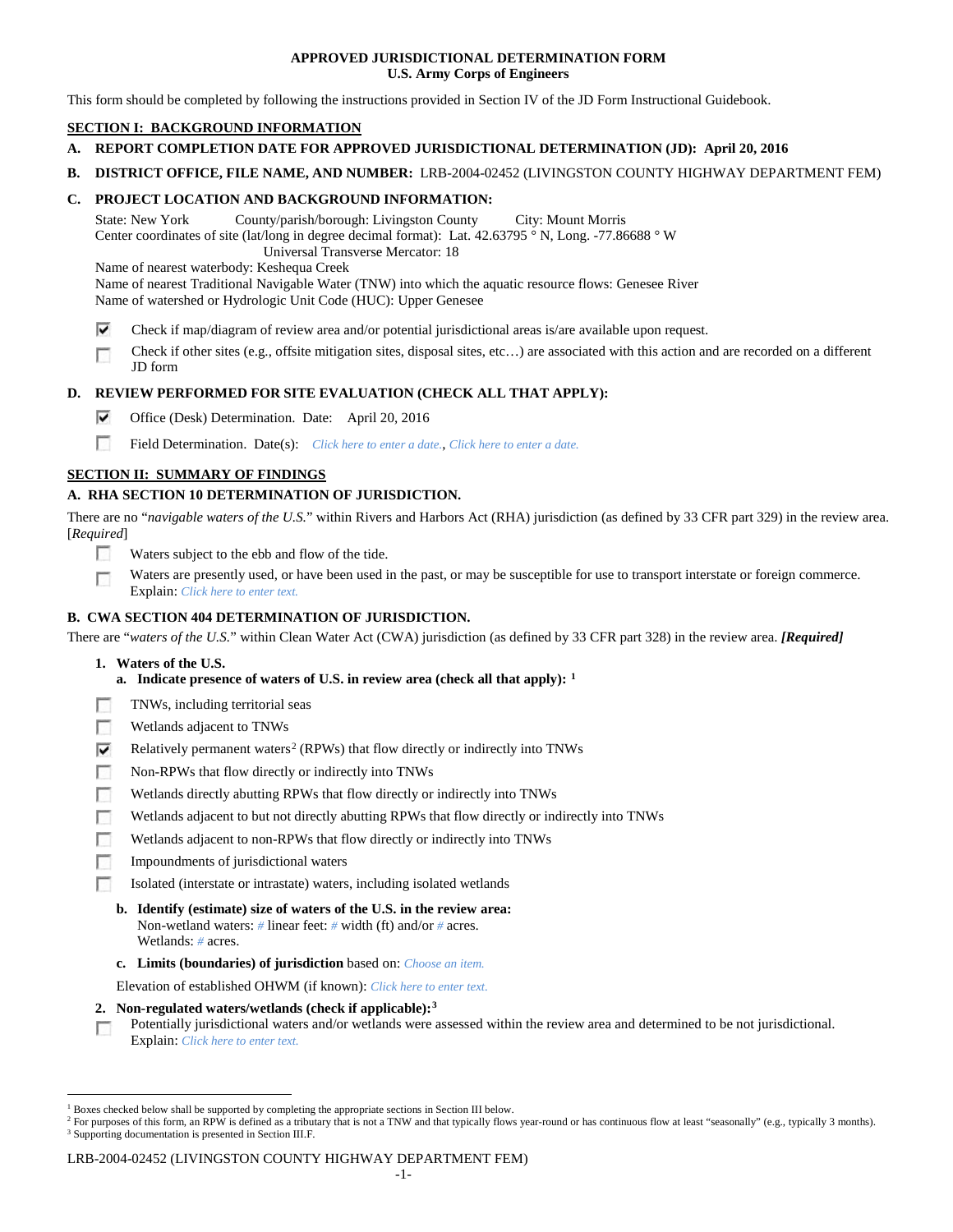### **SECTION III: CWA ANALYSIS**

## **A. TNWs AND WETLANDS ADJACENT TO TNWs**

**The agencies will assert jurisdiction over TNWs and wetlands adjacent to TNWs. If the aquatic resource is a TNW, complete Section III.A.1 and Section III.D.1. only; if the aquatic resource is a wetland adjacent to a TNW, complete Sections III.A.1 and 2 and Section III.D.1.; otherwise, see Section III.B below**.

- **1. TNW**  Identify TNW: *Click here to enter text.*
	- Summarize rationale supporting determination: *Click here to enter text.*
- **2. Wetland adjacent to TNW** Summarize rationale supporting conclusion that wetland is "adjacent": *Click here to enter text.*

## **B. CHARACTERISTICS OF TRIBUTARY (THAT IS NOT A TNW) AND ITS ADJACENT WETLANDS (IF ANY):**

**This section summarizes information regarding characteristics of the tributary and its adjacent wetlands, if any, and it helps determine whether or not the standards for jurisdiction established under Rapanos have been met.** 

**The agencies will assert jurisdiction over non-navigable tributaries of TNWs where the tributaries are "relatively permanent waters" (RPWs), i.e. tributaries that typically flow year-round or have continuous flow at least seasonally (e.g., typically 3 months). A wetland that directly abuts an RPW is also jurisdictional. If the aquatic resource is not a TNW, but has year-round (perennial) flow, skip to Section III.D.2. If the aquatic resource is a wetland directly abutting a tributary with perennial flow, skip to Section III.D.4.**

**A wetland that is adjacent to but that does not directly abut an RPW requires a significant nexus evaluation. Corps districts and EPA regions will include in the record any available information that documents the existence of a significant nexus between a relatively permanent tributary that is not perennial (and its adjacent wetlands if any) and a traditional navigable water, even though a significant nexus finding is not required as a matter of law.**

**If the waterbody[4](#page-1-0) is not an RPW, or a wetland directly abutting an RPW, a JD will require additional data to determine if the waterbody has a significant nexus with a TNW. If the tributary has adjacent wetlands, the significant nexus evaluation must consider the tributary in combination with all of its adjacent wetlands. This significant nexus evaluation that combines, for analytical purposes, the tributary and all of its adjacent wetlands is used whether the review area identified in the JD request is the tributary, or its adjacent wetlands, or both. If the JD covers a tributary with adjacent wetlands, complete Section III.B.1 for the tributary, Section III.B.2 for any onsite wetlands, and Section III.B.3 for all wetlands adjacent to that tributary, both onsite and offsite. The determination whether a significant nexus exists is determined in Section III.C below.**

**1. Characteristics of non-TNWs that flow directly or indirectly into TNW**

**(i) General Area Conditions:**

Watershed size: *# Choose an item.* Drainage area: *# Choose an item.*

Average annual rainfall: *#* inches Average annual snowfall: *#* inches

### **(ii) Physical Characteristics:**

- (a) Relationship with TNW:
	- Tributary flows directly into TNW.

n Tributary flows through *Choose an item.* tributaries before entering TNW.

Project waters are *Choose an item.* river miles from TNW. Project waters are *Choose an item.* river miles from RPW. Project waters are *Choose an item.* aerial (straight) miles from TNW. Project waters are *Choose an item.* aerial (straight) miles from RPW. Project waters cross or serve as state boundaries. Explain: *Click here to enter text.*

Identify flow route to TNW[5:](#page-1-1) *Click here to enter text.* Tributary stream order, if known: *Click here to enter text.*

(b) General Tributary Characteristics (check all that apply):

**Tributary** is: Natural

- $\sim$ Artificial (man-made). Explain: *Click here to enter text.*
- Manipulated (man-altered). Explain: *Click here to enter text.*

#### LRB-2004-02452 (LIVINGSTON COUNTY HIGHWAY DEPARTMENT FEM)

<span id="page-1-1"></span><span id="page-1-0"></span> $4$  Note that the Instructional Guidebook contains additional information regarding swales, ditches, washes, and erosional features generally and in the arid West. <sup>5</sup> Flow route can be described by identifying, e.g., tributary a, which flows through the review area, to flow into tributary b, which then flows into TNW.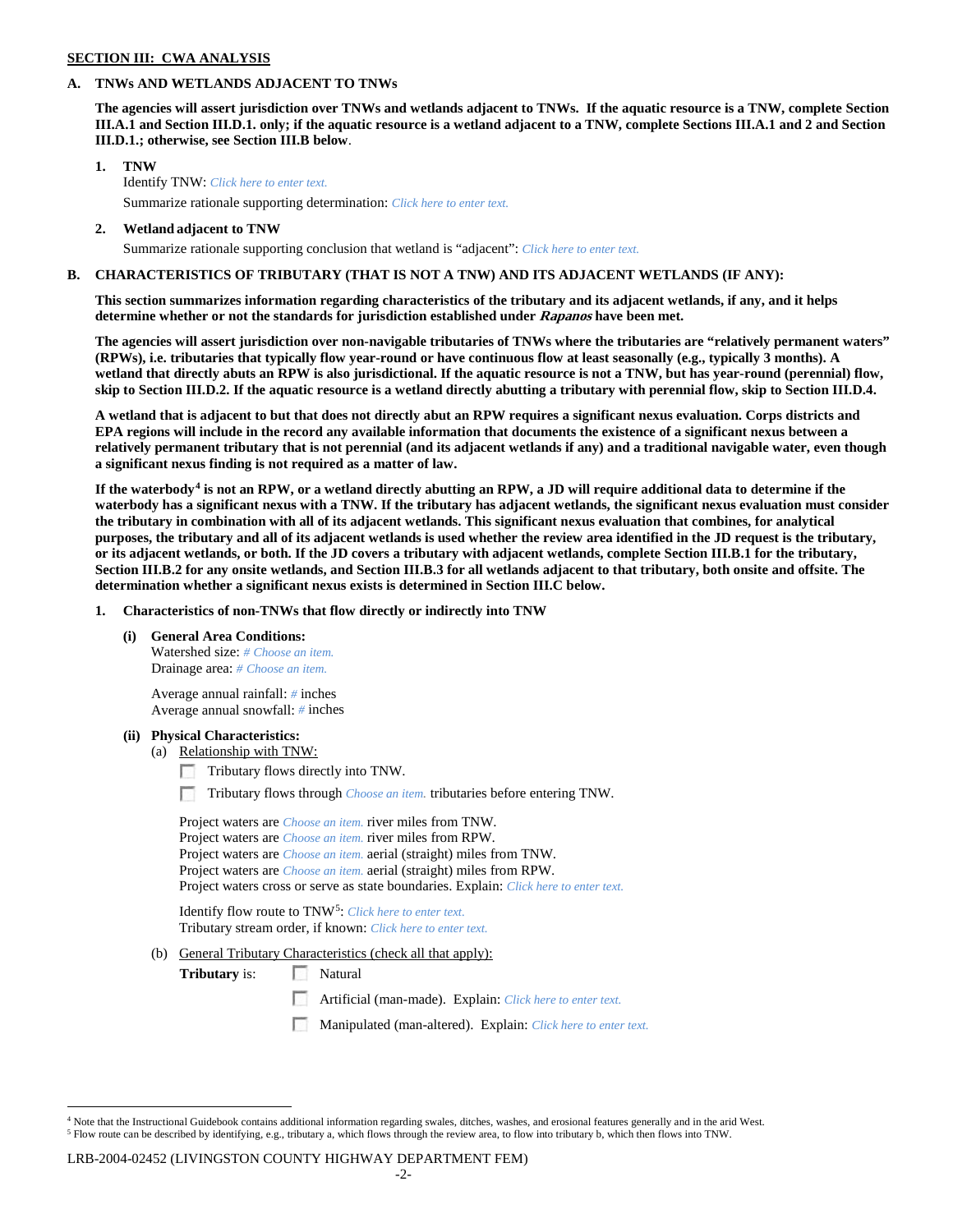|                                  | <b>Tributary</b> properties with respect to top of bank (estimate):<br>Average width: $#$ feet<br>Average depth: $#$ feet<br>Average side slopes: Choose an item.                                                                                |    |                                                     |                   |                    |                                                                                                                                                        |
|----------------------------------|--------------------------------------------------------------------------------------------------------------------------------------------------------------------------------------------------------------------------------------------------|----|-----------------------------------------------------|-------------------|--------------------|--------------------------------------------------------------------------------------------------------------------------------------------------------|
|                                  | Primary tributary substrate composition (check all that apply):                                                                                                                                                                                  |    |                                                     |                   |                    |                                                                                                                                                        |
|                                  | Silts                                                                                                                                                                                                                                            |    | Sands                                               |                   |                    | Concrete                                                                                                                                               |
|                                  | Cobbles                                                                                                                                                                                                                                          |    | Gravel                                              |                   |                    | Muck                                                                                                                                                   |
|                                  | Bedrock                                                                                                                                                                                                                                          | L. | Vegetation. Type/% cover: Click here to enter text. |                   |                    |                                                                                                                                                        |
|                                  | Other. Explain: Click here to enter text.                                                                                                                                                                                                        |    |                                                     |                   |                    |                                                                                                                                                        |
|                                  | Presence of run/riffle/pool complexes. Explain: Click here to enter text.<br>Tributary geometry: Choose an item.<br>Tributary gradient (approximate average slope): #%                                                                           |    |                                                     |                   |                    | Tributary condition/stability [e.g., highly eroding, sloughing banks]. Explain: Click here to enter text.                                              |
| $(c)$ Flow:                      | Tributary provides for: Choose an item.<br>Estimate average number of flow events in review area/year: Choose an item.<br>Describe flow regime: Click here to enter text.<br>Other information on duration and volume: Click here to enter text. |    |                                                     |                   |                    |                                                                                                                                                        |
|                                  | <b>Surface flow is:</b> <i>Choose an item.</i> <b>Characteristics:</b> <i>Click here to enter text.</i>                                                                                                                                          |    |                                                     |                   |                    |                                                                                                                                                        |
|                                  | Subsurface flow: Choose an item. Explain findings: Click here to enter text.<br>Dye (or other) test performed: Click here to enter text.                                                                                                         |    |                                                     |                   |                    |                                                                                                                                                        |
|                                  | Tributary has (check all that apply):<br>$\Box$ Bed and banks                                                                                                                                                                                    |    |                                                     |                   |                    |                                                                                                                                                        |
|                                  | $\Box$ OHWM <sup>6</sup> (check all indicators that apply):                                                                                                                                                                                      |    |                                                     |                   |                    |                                                                                                                                                        |
|                                  | $\Box$ clear, natural line impressed on the bank $\Box$                                                                                                                                                                                          |    |                                                     |                   |                    | the presence of litter and debris                                                                                                                      |
|                                  | changes in the character of soil                                                                                                                                                                                                                 |    |                                                     |                   |                    | destruction of terrestrial vegetation                                                                                                                  |
| L.                               | shelving                                                                                                                                                                                                                                         |    |                                                     |                   |                    | the presence of wrack line                                                                                                                             |
|                                  | vegetation matted down, bent, or absent                                                                                                                                                                                                          |    |                                                     |                   | sediment sorting   |                                                                                                                                                        |
|                                  | leaf litter disturbed or washed away                                                                                                                                                                                                             |    |                                                     |                   | scour              |                                                                                                                                                        |
|                                  | sediment deposition                                                                                                                                                                                                                              |    |                                                     |                   |                    | multiple observed or predicted flow events                                                                                                             |
|                                  | water staining                                                                                                                                                                                                                                   |    |                                                     |                   |                    | abrupt change in plant community Click here to enter text.                                                                                             |
|                                  | other (list): Click here to enter text.                                                                                                                                                                                                          |    |                                                     |                   |                    |                                                                                                                                                        |
|                                  | Discontinuous OHWM. <sup>7</sup> Explain: Click here to enter text.                                                                                                                                                                              |    |                                                     |                   |                    |                                                                                                                                                        |
|                                  | High Tide Line indicated by:                                                                                                                                                                                                                     |    |                                                     |                   |                    | If factors other than the OHWM were used to determine lateral extent of CWA jurisdiction (check all that apply):<br>Mean High Water Mark indicated by: |
| $\sim$                           | oil or scum line along shore objects                                                                                                                                                                                                             |    |                                                     |                   |                    | survey to available datum;                                                                                                                             |
| FЛ                               | fine shell or debris deposits (foreshore)                                                                                                                                                                                                        |    |                                                     | $\sim$            | physical markings; |                                                                                                                                                        |
| L.                               | physical markings/characteristics                                                                                                                                                                                                                |    |                                                     | <b>In the set</b> |                    | vegetation lines/changes in vegetation types.                                                                                                          |
|                                  | tidal gauges                                                                                                                                                                                                                                     |    |                                                     |                   |                    |                                                                                                                                                        |
|                                  | other (list): Click here to enter text.                                                                                                                                                                                                          |    |                                                     |                   |                    |                                                                                                                                                        |
| <b>Chemical Characteristics:</b> |                                                                                                                                                                                                                                                  |    |                                                     |                   |                    | Characterize tributary (e.g., water color is clear, discolored, oily film; water quality; general watershed characteristics, etc.).                    |

Explain: *Click here to enter text.*

**(iii)** 

Identify specific pollutants, if known: *Click here to enter text.*

<span id="page-2-1"></span>LRB-2004-02452 (LIVINGSTON COUNTY HIGHWAY DEPARTMENT FEM)

<span id="page-2-0"></span> <sup>6</sup> <sup>6</sup>A natural or man-made discontinuity in the OHWM does not necessarily sever jurisdiction (e.g., where the stream temporarily flows underground, or where the OHWM has been removed by development or agricultural practices). Where there is a break in the OHWM that is unrelated to the waterbody's flow regime (e.g., flow over a rock outcrop or through a culvert), the agencies will look for indicators of flow above and below the break. 7 Ibid.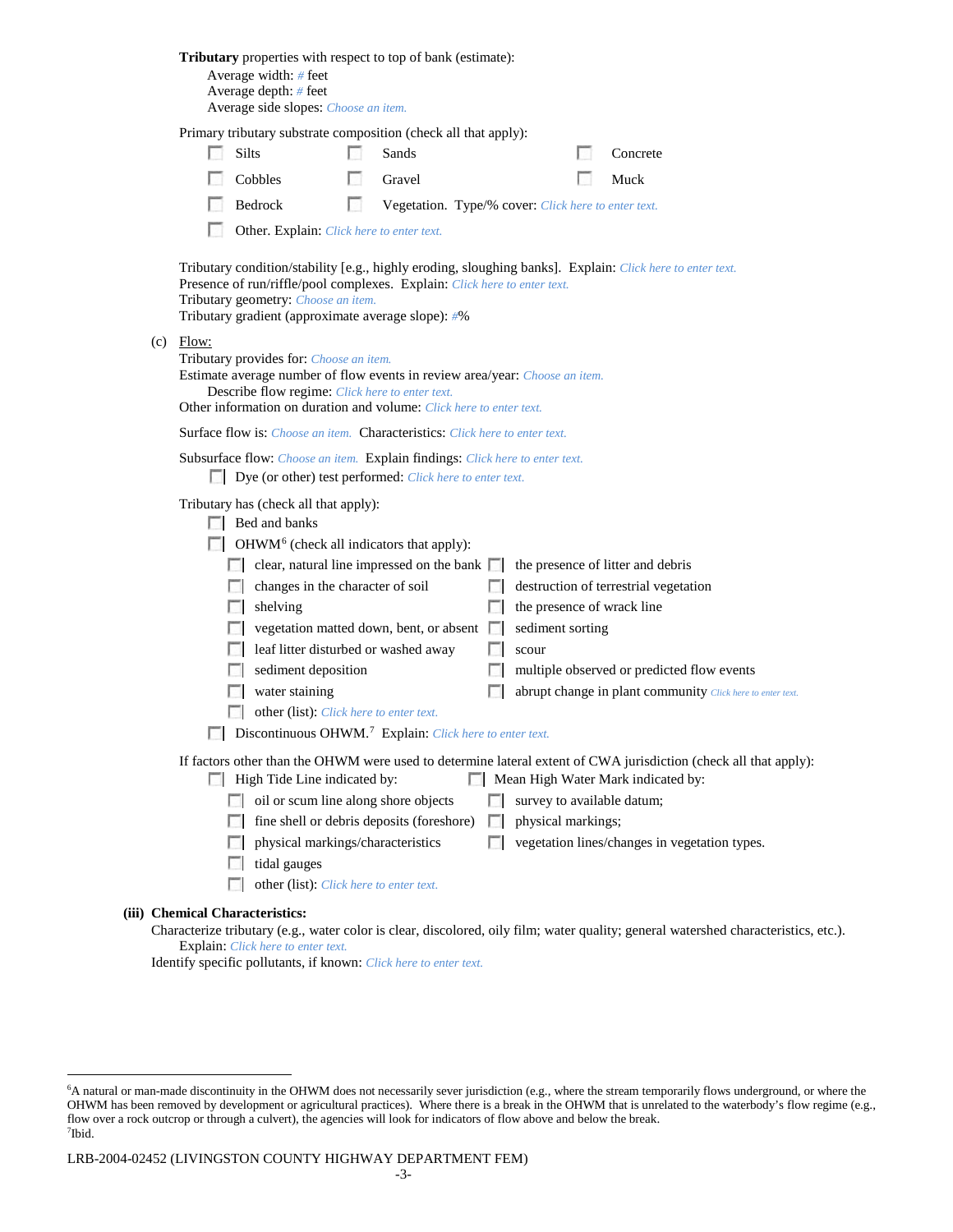## **(iv) Biological Characteristics. Channel supports (check all that apply):**

- Riparian corridor. Characteristics (type, average width): *Click here to enter text.*
- Wetland fringe. Characteristics: *Click here to enter text.*
- Habitat for:
	- Federally Listed species. Explain findings: *Click here to enter text.*
	- Fish/spawn areas. Explain findings: *Click here to enter text.*
	- п. Other environmentally-sensitive species. Explain findings: *Click here to enter text.*
	- n Aquatic/wildlife diversity. Explain findings: *Click here to enter text.*

#### **2. Characteristics of wetlands adjacent to non-TNW that flow directly or indirectly into TNW**

#### **(i) Physical Characteristics:**

- (a) General Wetland Characteristics:
	- Properties:

Wetland size: *#* acres Wetland type. Explain: *Click here to enter text.*

Wetland quality. Explain: *Click here to enter text.*

Project wetlands cross or serve as state boundaries. Explain: *Click here to enter text.*

(b) General Flow Relationship with Non-TNW: Flow is: *Choose an item.* Explain: *Click here to enter text.*

Surface flow is: *Choose an item.* Characteristics: *Click here to enter text.*

Subsurface flow: *Choose an item.* Explain findings: *Click here to enter text.*

Dye (or other) test performed: *Click here to enter text.*

#### (c) Wetland Adjacency Determination with Non-TNW:

- $\Box$  Directly abutting
- Not directly abutting
	- 100 Discrete wetland hydrologic connection. Explain: *Click here to enter text.*
	- Ecological connection. Explain: *Click here to enter text.* **The Contract of the Contract of the Contract of the Contract of the Contract of the Contract of the Contract of the Contract of the Contract of the Contract of the Contract of the Contract of the Contract of the Contract**
	- $\sim$ Separated by berm/barrier. Explain: *Click here to enter text.*
- (d) Proximity (Relationship) to TNW

Project wetlands are *Choose an item.* river miles from TNW. Project waters are *Choose an item.* aerial (straight) miles from TNW. Flow is from: *Choose an item.* Estimate approximate location of wetland as within the *Choose an item.* floodplain.

#### **(ii) Chemical Characteristics:**

Characterize wetland system (e.g., water color is clear, brown, oil film on surface; water quality; general watershed characteristics; etc.). Explain: *Click here to enter text.*

Identify specific pollutants, if known: *Click here to enter text.*

### **(iii) Biological Characteristics. Wetland supports (check all that apply):**

- Riparian buffer. Characteristics (type, average width): *Click here to enter text.*
- Vegetation type/percent cover. Explain: *Click here to enter text.*
- $\Box$  Habitat for:
	- Federally Listed species. Explain findings: *Click here to enter text*.
	- Fish/spawn areas. Explain findings: *Click here to enter text.*
	- Other environmentally-sensitive species. Explain findings: *Click here to enter text.*
	- Aquatic/wildlife diversity. Explain findings: *Click here to enter text.*

#### **3. Characteristics of all wetlands adjacent to the tributary (if any)**

All wetland(s) being considered in the cumulative analysis: *Choose an item.* Approximately (*#*) acres in total are being considered in the cumulative analysis.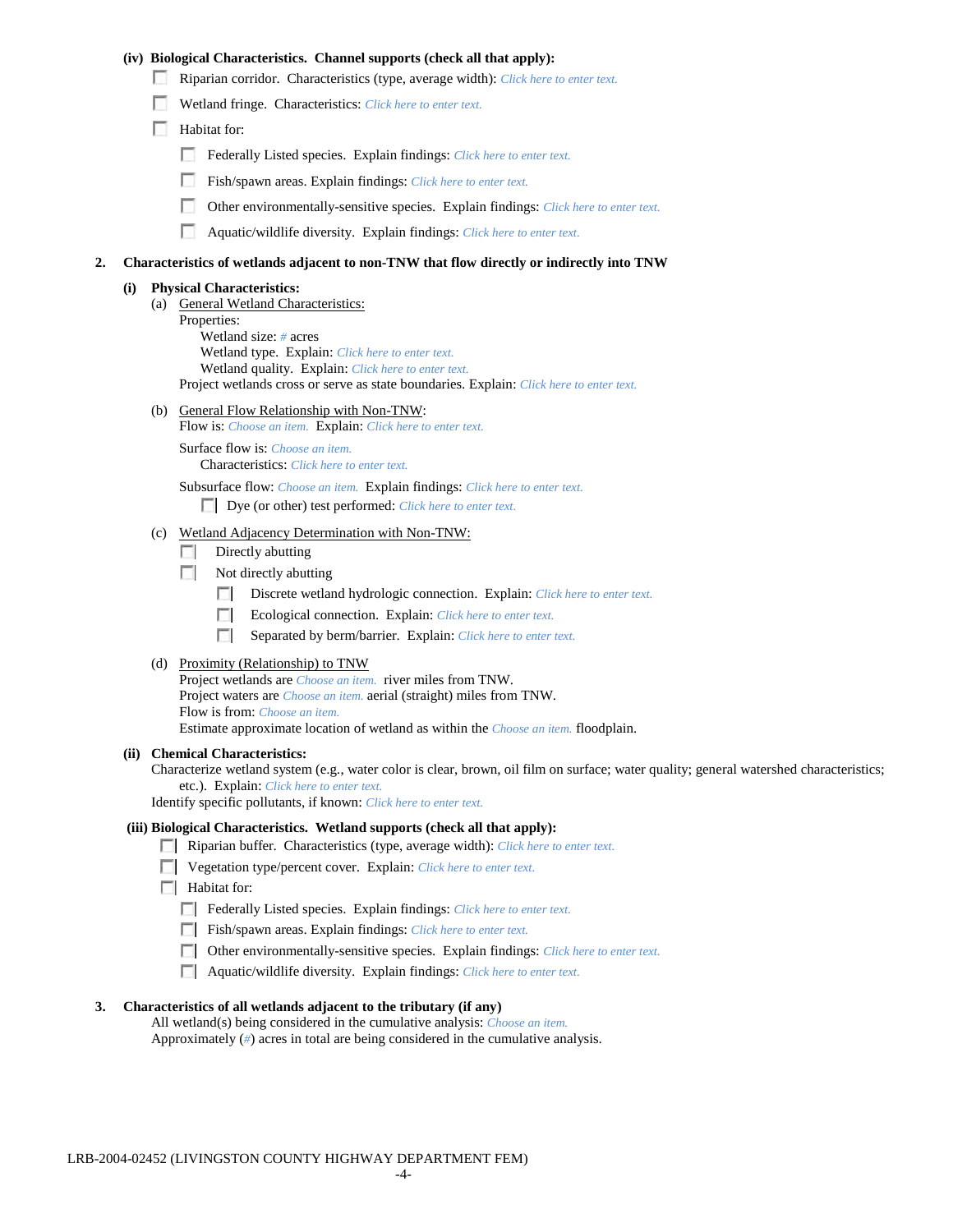For each wetland, specify the following:

| Directly abuts? $(Y/N)$ | Size (in acres) | Directly abuts? $(Y/N)$ | Size (in acres) |
|-------------------------|-----------------|-------------------------|-----------------|
|                         |                 | Y/N                     |                 |
| V/N                     |                 | Y/N                     |                 |
| V/N                     |                 | Y/N                     |                 |
|                         |                 | Y/N                     |                 |

Summarize overall biological, chemical and physical functions being performed: *Click here to enter text.*

## **C. SIGNIFICANT NEXUS DETERMINATION**

**A significant nexus analysis will assess the flow characteristics and functions of the tributary itself and the functions performed by any wetlands adjacent to the tributary to determine if they significantly affect the chemical, physical, and biological integrity of a TNW. For each of the following situations, a significant nexus exists if the tributary, in combination with all of its adjacent wetlands, has more than a speculative or insubstantial effect on the chemical, physical and/or biological integrity of a TNW. Considerations when evaluating significant nexus include, but are not limited to the volume, duration, and frequency of the flow of water in the tributary and its proximity to a TNW, and the functions performed by the tributary and all its adjacent wetlands. It is not appropriate to determine significant nexus based solely on any specific threshold of distance (e.g. between a tributary and its adjacent wetland or between a tributary and the TNW). Similarly, the fact an adjacent wetland lies within or outside of a floodplain is not solely determinative of significant nexus.** 

### **Draw connections between the features documented and the effects on the TNW, as identified in the** *Rapanos* **Guidance and discussed in the Instructional Guidebook. Factors to consider include, for example:**

- Does the tributary, in combination with its adjacent wetlands (if any), have the capacity to carry pollutants or flood waters to TNWs, or to reduce the amount of pollutants or flood waters reaching a TNW?
- Does the tributary, in combination with its adjacent wetlands (if any), provide habitat and lifecycle support functions for fish and other species, such as feeding, nesting, spawning, or rearing young for species that are present in the TNW?
- Does the tributary, in combination with its adjacent wetlands (if any), have the capacity to transfer nutrients and organic carbon that support downstream foodwebs?
- Does the tributary, in combination with its adjacent wetlands (if any), have other relationships to the physical, chemical, or biological integrity of the TNW?

## *Note: the above list of considerations is not inclusive and other functions observed or known to occur should be documented below:*

- **1. Significant nexus findings for non-RPW that has no adjacent wetlands and flows directly or indirectly into TNWs.** Explain findings of presence or absence of significant nexus below, based on the tributary itself, then go to Section III.D: *Click here to enter text.*
- **2. Significant nexus findings for non-RPW and its adjacent wetlands, where the non-RPW flows directly or indirectly into TNWs.**  Explain findings of presence or absence of significant nexus below, based on the tributary in combination with all of its adjacent wetlands, then go to Section III.D: *Click here to enter text.*
- **3. Significant nexus findings for wetlands adjacent to an RPW but that do not directly abut the RPW.** Explain findings of presence or absence of significant nexus below, based on the tributary in combination with all of its adjacent wetlands, then go to Section III.D: *Click here to enter text.*

## **D. DETERMINATIONS OF JURISDICTIONAL FINDINGS. THE SUBJECT WATERS/WETLANDS ARE (CHECK ALL THAT APPLY):**

- **1. TNWs and Adjacent Wetlands.** Check all that apply and provide size estimates in review area:
	- TNWs: *#* linear feet *#* width (ft), Or, *#* acres.
	- **Wetlands adjacent to TNWs:** # acres.

## **2. RPWs that flow directly or indirectly into TNWs.**

- $\nabla$  Tributaries of TNWs where tributaries typically flow year-round are jurisdictional. Provide data and rationale indicating that tributary is perennial: Keshequa Creek is determined to be perennial based on channel morphology, the applicant's photos, and the USGS quadrangle topographic map representation of the water body as a continuous blue line.
- Tributaries of TNW where tributaries have continuous flow "seasonally" (e.g., typically three months each year) are jurisdictional. Data supporting this conclusion is provided at Section III.B. Provide rationale indicating that tributary flows seasonally: *Click here to enter text.*.

Provide estimates for jurisdictional waters in the review area (check all that apply):

- Tributary waters: # linear feet # width (ft).
- Other non-wetland waters: *#* acres.

Identify type(s) of waters: *Click here to enter text.*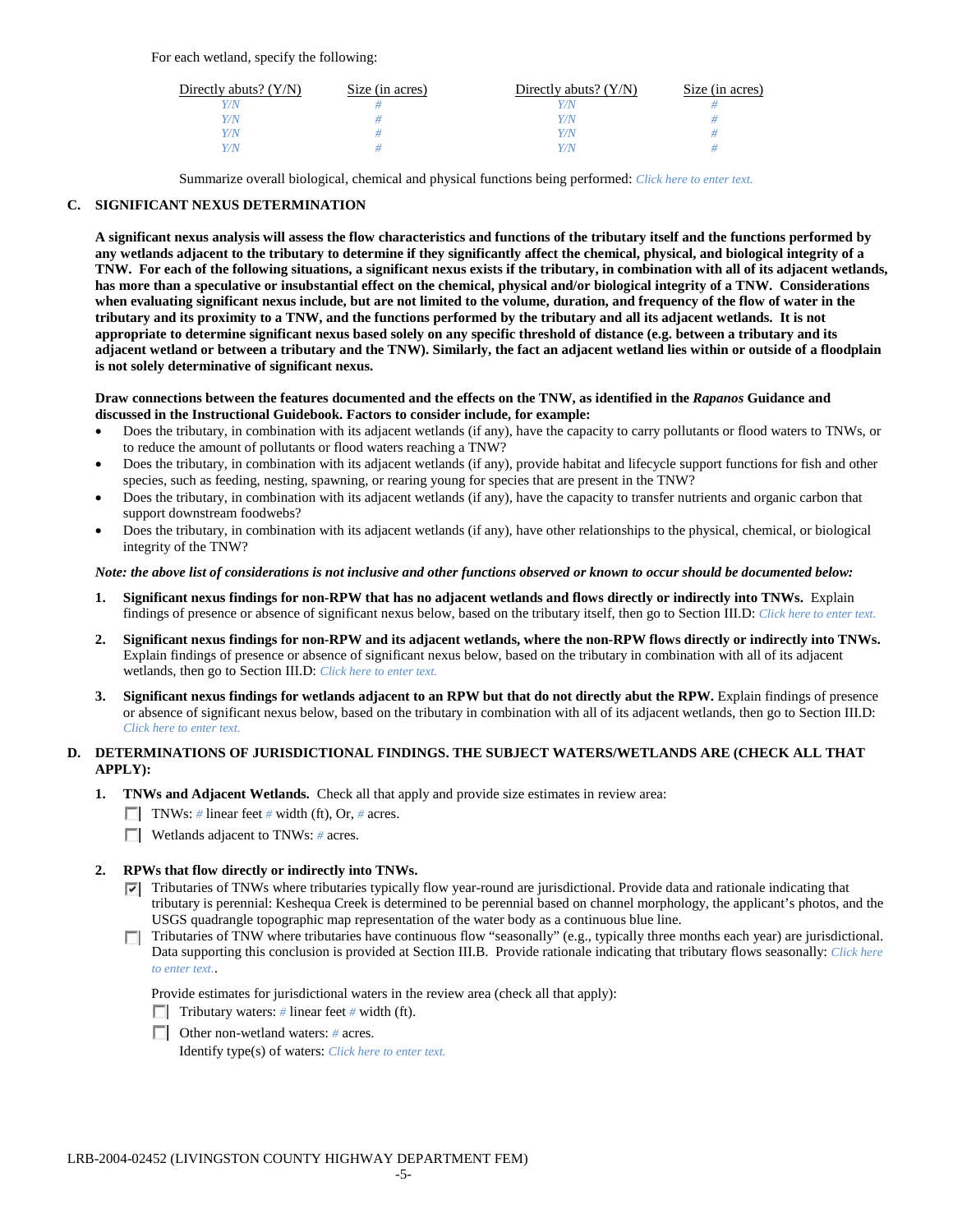### **3. Non-RPWs[8](#page-5-0) that flow directly or indirectly into TNWs.**

Waterbody that is not a TNW or an RPW, but flows directly or indirectly into a TNW, and it has a significant nexus with a TNW is jurisdictional. Data supporting this conclusion is provided at Section III.C.

Provide estimates for jurisdictional waters within the review area (check all that apply):

- **Tributary waters:** # linear feet # width (ft).
- Other non-wetland waters: *#* acres. Identify type(s) of waters: *Click here to enter text.*
- **4. Wetlands directly abutting an RPW that flow directly or indirectly into TNWs.**
	- **Wetlands directly abut RPW and thus are jurisdictional as adjacent wetlands.** 
		- $\Box$  Wetlands directly abutting an RPW where tributaries typically flow year-round. Provide data and rationale indicating that tributary is perennial in Section III.D.2, above. Provide rationale indicating that wetland is directly abutting an RPW: *Click here to enter text.*
		- Wetlands directly abutting an RPW where tributaries typically flow "seasonally." Provide data indicating that tributary is seasonal in Section III.B and rationale in Section III.D.2, above. Provide rationale indicating that wetland is directly abutting an RPW: *Click here to enter text.*

Provide acreage estimates for jurisdictional wetlands in the review area: *#* acres.

- **5. Wetlands adjacent to but not directly abutting an RPW that flow directly or indirectly into TNWs.**
	- $\Box$  Wetlands that do not directly abut an RPW, but when considered in combination with the tributary to which they are adjacent and with similarly situated adjacent wetlands, have a significant nexus with a TNW are jurisidictional. Data supporting this conclusion is provided at Section III.C.

Provide acreage estimates for jurisdictional wetlands in the review area: *#* acres.

- **6. Wetlands adjacent to non-RPWs that flow directly or indirectly into TNWs.** 
	- Wetlands adjacent to such waters, and have when considered in combination with the tributary to which they are adjacent Г. and with similarly situated adjacent wetlands, have a significant nexus with a TNW are jurisdictional. Data supporting this conclusion is provided at Section III.C.

Provide estimates for jurisdictional wetlands in the review area: *#* acres.

### **7. Impoundments of jurisdictional waters. [9](#page-5-1)**

As a general rule, the impoundment of a jurisdictional tributary remains jurisdictional.

- Demonstrate that impoundment was created from "waters of the U.S.," or
- Demonstrate that water meets the criteria for one of the categories presented above (1-6), or
- n Demonstrate that water is isolated with a nexus to commerce (see E below).
- **E. ISOLATED [INTERSTATE OR INTRA-STATE] WATERS, INCLUDING ISOLATED WETLANDS, THE USE, DEGRADATION OR DESTRUCTION OF WHICH COULD AFFECT INTERSTATE COMMERCE, INCLUDING ANY SUCH WATERS (CHECK ALL THAT APPLY):[10](#page-5-2)**
	- which are or could be used by interstate or foreign travelers for recreational or other purposes.
	- from which fish or shellfish are or could be taken and sold in interstate or foreign commerce.
	- which are or could be used for industrial purposes by industries in interstate commerce.
	- Interstate isolated waters.Explain: *Click here to enter text.*
	- Other factors.Explain: *Click here to enter text.*

#### **Identify water body and summarize rationale supporting determination:** *Click here to enter text.*

Provide estimates for jurisdictional waters in the review area (check all that apply):

- Tributary waters: # linear feet # width (ft).
- Other non-wetland waters: *#* acres.

Identify type(s) of waters: *Click here to enter text.*

Wetlands: *#* acres.

 $\frac{1}{8}$ See Footnote # 3.

<span id="page-5-1"></span><span id="page-5-0"></span><sup>&</sup>lt;sup>9</sup> To complete the analysis refer to the key in Section III.D.6 of the Instructional Guidebook.

<span id="page-5-2"></span><sup>&</sup>lt;sup>10</sup> Prior to asserting or declining CWA jurisdiction based solely on this category, Corps Districts will elevate the action to Corps and EPA HQ for review consistent with the process described in the Corps/EPA *Memorandum Regarding CWA Act Jurisdiction Following Rapanos.*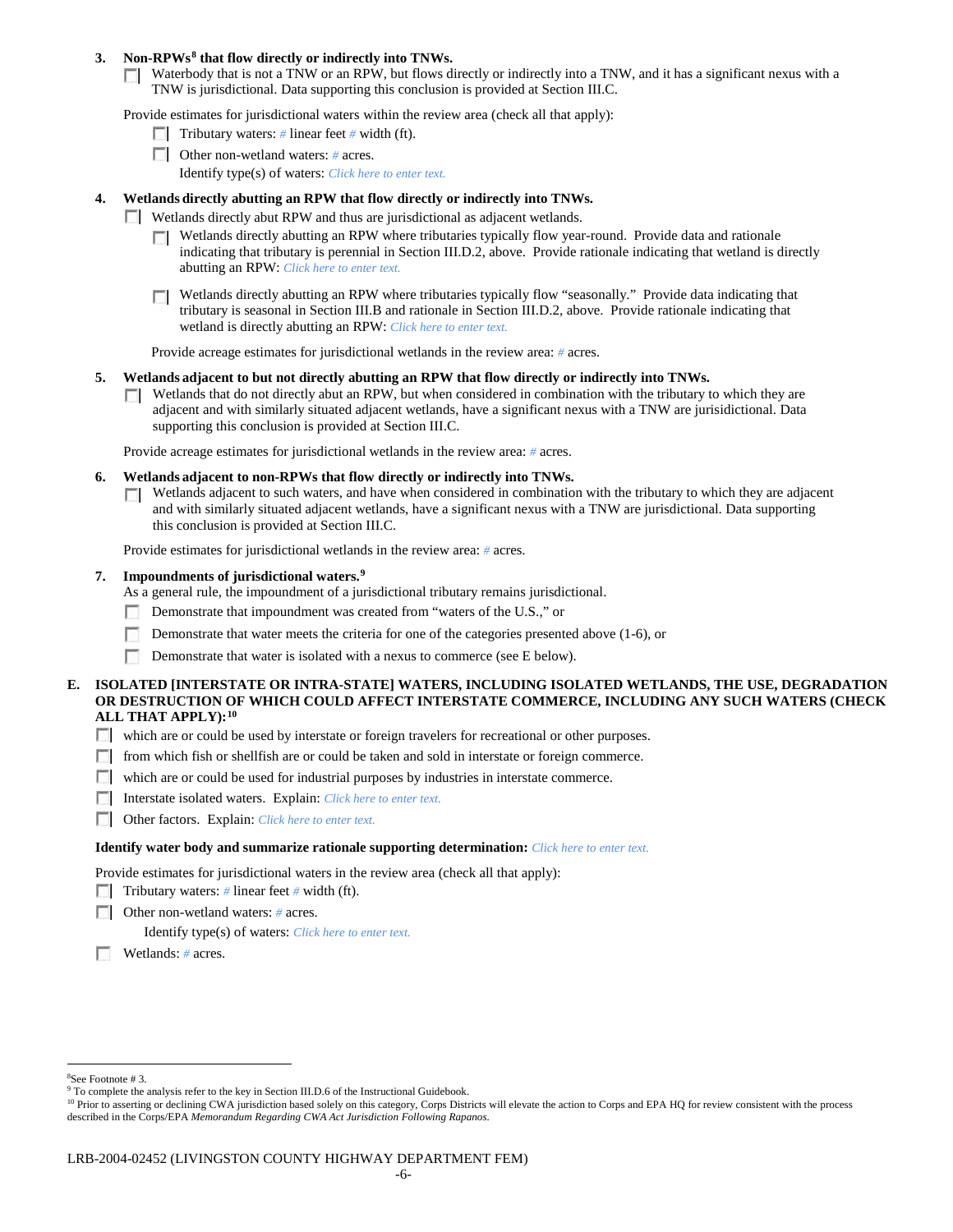| F. |        | NON-JURISDICTIONAL WATERS, INCLUDING WETLANDS (CHECK ALL THAT APPLY):                                                                                                                                                                                                                                                                                                                                                                                                     |
|----|--------|---------------------------------------------------------------------------------------------------------------------------------------------------------------------------------------------------------------------------------------------------------------------------------------------------------------------------------------------------------------------------------------------------------------------------------------------------------------------------|
|    | L.     | If potential wetlands were assessed within the review area, these areas did not meet the criteria in the 1987 Corps of Engineers<br>Wetland Delineation Manual and/or appropriate Regional Supplements.<br>Review area included isolated waters with no substantial nexus to interstate (or foreign) commerce.<br>Prior to the Jan 2001 Supreme Court decision in "SWANCC," the review area would have been regulated based solely on the<br>"Migratory Bird Rule" (MBR). |
|    | B      | Waters do not meet the "Significant Nexus" standard, where such a finding is required for jurisdiction. Explain: Click here to enter text.                                                                                                                                                                                                                                                                                                                                |
|    | г      | Other: (explain, if not covered above): Click here to enter text.                                                                                                                                                                                                                                                                                                                                                                                                         |
|    |        | Provide acreage estimates for non-jurisdictional waters in the review area, where the sole potential basis of jurisdiction is the MBR factors<br>(i.e., presence of migratory birds, presence of endangered species, use of water for irrigated agriculture), using best professional judgment<br>(check all that apply):<br>Non-wetland waters (i.e., rivers, streams): $\#$ linear feet $\#$ width (ft).                                                                |
|    |        | Lakes/ponds: $# \, \text{acres.}$                                                                                                                                                                                                                                                                                                                                                                                                                                         |
|    |        | Other non-wetland waters: # acres. List type of aquatic resource: Click here to enter text                                                                                                                                                                                                                                                                                                                                                                                |
|    |        |                                                                                                                                                                                                                                                                                                                                                                                                                                                                           |
|    |        | Wetlands: # acres.                                                                                                                                                                                                                                                                                                                                                                                                                                                        |
|    |        | Provide acreage estimates for non-jurisdictional waters in the review area that do not meet the "Significant Nexus" standard, where such a<br>finding is required for jurisdiction (check all that apply):                                                                                                                                                                                                                                                                |
|    |        | Non-wetland waters (i.e., rivers, streams): $\#$ linear feet $\#$ width (ft).                                                                                                                                                                                                                                                                                                                                                                                             |
|    |        | Lakes/ponds: $# \, \text{acres.}$                                                                                                                                                                                                                                                                                                                                                                                                                                         |
|    |        | Other non-wetland waters: # acres. List type of aquatic resource: Click here to enter text                                                                                                                                                                                                                                                                                                                                                                                |
|    |        | Wetlands: # acres.                                                                                                                                                                                                                                                                                                                                                                                                                                                        |
|    |        | <b>SECTION IV: DATA SOURCES.</b>                                                                                                                                                                                                                                                                                                                                                                                                                                          |
|    |        |                                                                                                                                                                                                                                                                                                                                                                                                                                                                           |
|    | ⊽      | A. SUPPORTING DATA. Data reviewed for JD (check all that apply - checked items shall be included in case file and, where checked and<br>requested, appropriately reference sources below):<br>Maps, plans, plots or plat submitted by or on behalf of the applicant/consultant: Click here to enter text.                                                                                                                                                                 |
|    |        | Data sheets prepared/submitted by or on behalf of the applicant/consultant.                                                                                                                                                                                                                                                                                                                                                                                               |
|    |        | Office concurs with data sheets/delineation report.<br>п                                                                                                                                                                                                                                                                                                                                                                                                                  |
|    |        | Office does not concur with data sheets/delineation report.<br>n                                                                                                                                                                                                                                                                                                                                                                                                          |
|    |        | Data sheets prepared by the Corps: Click here to enter text.                                                                                                                                                                                                                                                                                                                                                                                                              |
|    |        | Corps navigable waters' study: Click here to enter text.                                                                                                                                                                                                                                                                                                                                                                                                                  |
|    |        | U.S. Geological Survey Hydrologic Atlas: Click here to enter text.                                                                                                                                                                                                                                                                                                                                                                                                        |
|    |        | USGS NHD data.                                                                                                                                                                                                                                                                                                                                                                                                                                                            |
|    |        | USGS 8 and 12 digit HUC maps.                                                                                                                                                                                                                                                                                                                                                                                                                                             |
|    | ×.     | U.S. Geological Survey map(s). Cite scale & quad name: NY-SONYEA                                                                                                                                                                                                                                                                                                                                                                                                          |
|    | $\sim$ | USDA Natural Resources Conservation Service Soil Survey. Citation: Click here to enter text.                                                                                                                                                                                                                                                                                                                                                                              |
|    | ⊽      | National wetlands inventory map(s). Cite name: NY-SONYEA                                                                                                                                                                                                                                                                                                                                                                                                                  |
|    | п      | State/Local wetland inventory map(s): Click here to enter text.                                                                                                                                                                                                                                                                                                                                                                                                           |
|    | n      | FEMA/FIRM maps: Click here to enter text.                                                                                                                                                                                                                                                                                                                                                                                                                                 |
|    | п      | 100-year Floodplain Elevation is: Click here to enter text. (National Geodectic Vertical Datum of 1929)                                                                                                                                                                                                                                                                                                                                                                   |
|    | ⊽      | Photographs: $\triangledown$ Aerial (Name & Date): Google Earth, various years                                                                                                                                                                                                                                                                                                                                                                                            |
|    | п      | Other (Name & Date): Site photos from the permit application<br>or $ \nabla $                                                                                                                                                                                                                                                                                                                                                                                             |
|    | г      | Previous determination(s). File no. and date of response letter: Click here to enter text.                                                                                                                                                                                                                                                                                                                                                                                |
|    | o      | Applicable/supporting case law: Click here to enter text.                                                                                                                                                                                                                                                                                                                                                                                                                 |
|    | п      | Applicable/supporting scientific literature: Click here to enter text.                                                                                                                                                                                                                                                                                                                                                                                                    |

# **B. ADDITIONAL COMMENTS TO SUPPORT JD:** *Click here to enter text.*